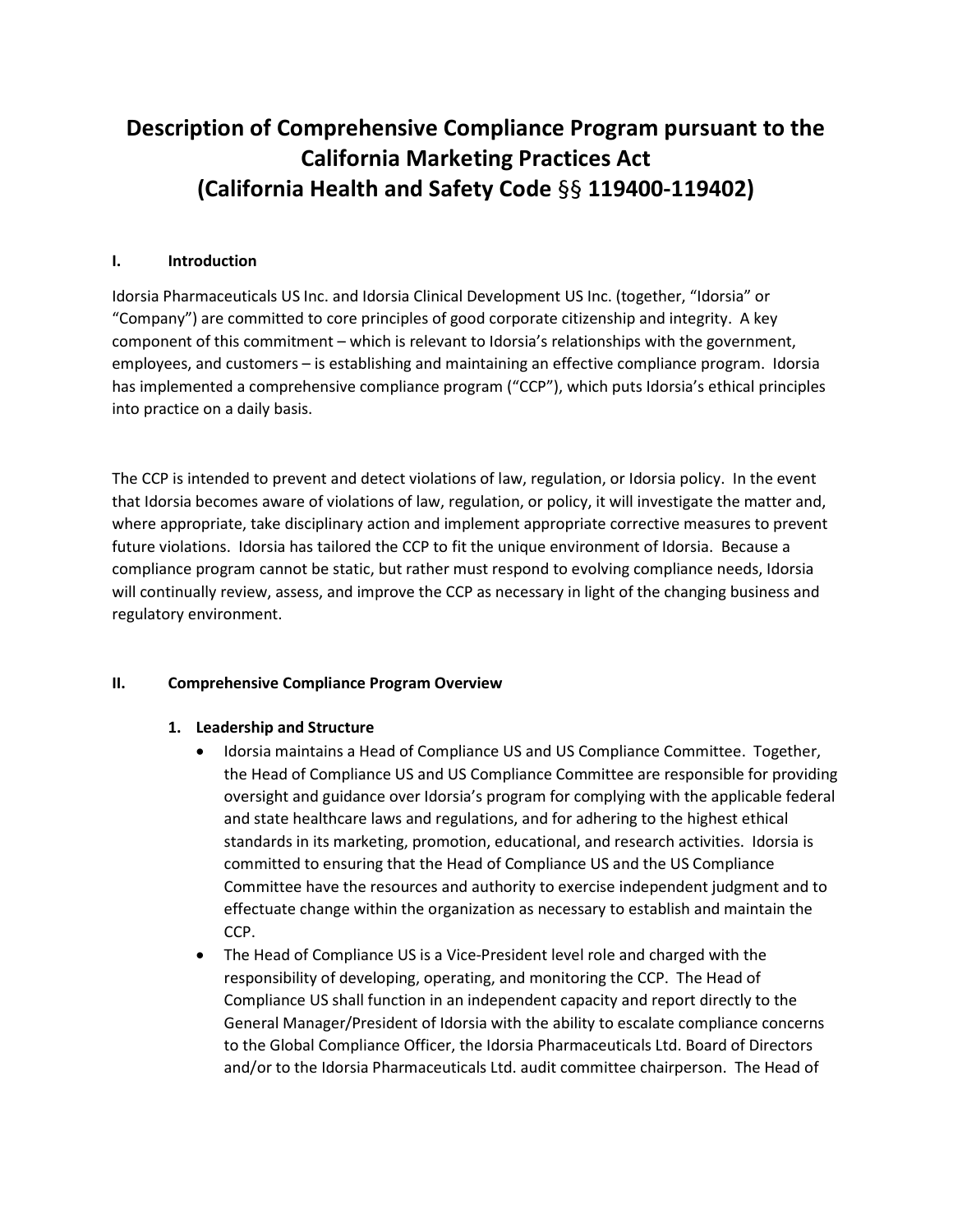Compliance US meets regularly with the US Compliance Committee and General Manager/President of Idorsia.

 Idorsia has established a US Compliance Committee, which supports the Head of Compliance US in implementing and operating Idorsia's Compliance Program. The US Compliance Committee consists of members of Idorsia's Leadership Team and is responsible for identifying and managing areas of risk and areas of critical focus for Idorsia and its Compliance Program. When necessary, the US Compliance Committee may establish a task force or sub-committee to address specific compliance concerns.

## 2. Written Standards

- Idorsia's CCP includes a system of written compliance policies, procedures and practices that guide Idorsia and the conduct of its employees in day-to-day operations. These policies and procedures have been developed under the direction and supervision of the Head of Compliance US, legal counsel, and management from the various functional areas. Idorsia's written standards include the following:
	- $\circ$  Idorsia's basic corporate policies are included in the Code of Business Conduct which requires all Idorsia employees to obey all laws, act in an ethical manner and make business decisions that are consistent with Idorsia policy. The Code of Business Conduct is available on the Company's website, including information regarding how to anonymously report a potential concern.
	- $\circ$  Idorsia has developed a wide range of policies, procedures and practices relating to sales and marketing practices and interactions with healthcare professionals and consumers, including, but not limited to, policies and procedures on appropriate promotional activities, providing ethically appropriate educational items to healthcare professionals, external funding requests (e.g., grants, charitable contributions), speaker training and speaker program execution, medical inquiries and adherence to federal and state disclosure laws.
	- o With respect to business activity in California, Idorsia has established "a specific annual dollar limit on gifts, promotional materials, or items or activities that Idorsia may give or otherwise provide to an individual medical or healthcare professional." This annual dollar limit is \$2,000 and primarily reflects dollars expended in association with programs designed to inform prescribing medical and healthcare professionals about Idorsia products and the disease states these products help treat. Idorsia will evaluate this limit on an annual basis and make necessary adjustments consistent with any operational or practical issues related to compliance with California Law It is important to note that this annual dollar limit is an upper limit. It is not an accurate representation of the average value of gifts, promotional materials, items, or activities that Idorsia may provide annually to a typical individual medical or healthcare professional. The average would be a lower amount.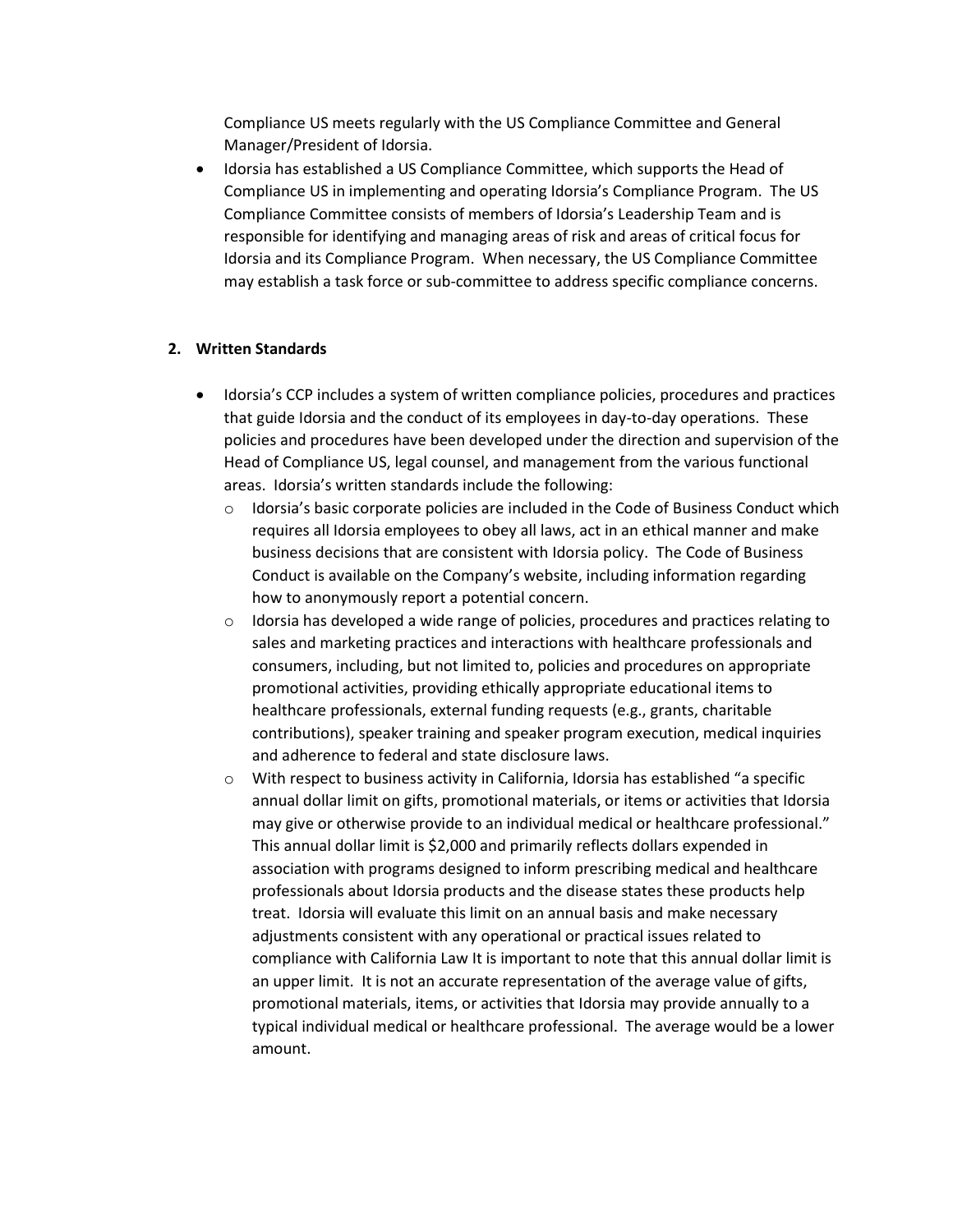Consistent with California law, Idorsia's annual dollar limit does not include drug samples given to physicians and healthcare professionals intended for free distribution to patients, financial support for continuing medical education forums, financial support for health educational scholarships and fair market value payments for legitimate professional services provided to Idorsia by medical or healthcare professionals. In addition, the dollar limit does not include reprints, printed advertising or promotional materials, and other items provided for distribution to patients (e.g., patient-oriented health and disease management information).

Idorsia has adopted a calendar year cycle for purposes of tracking compliance with its gift limitation. When required by California law, annually, on or before August 1, Idorsia will make its declaration of compliance with its gift limitation for the 12 month period covering January 1 through December 31 of the preceding year.

#### 3. Education and Training

 The education and training of Idorsia's employees regarding their legal and ethical obligations under applicable laws, including federal healthcare programs, is a critical element of Idorsia's CCP.

Relevant employees receive annual training that covers pertinent areas of Idorsia's CCP as the business evolves, including healthcare compliance policies and procedures and the relevant legal requirements. Training takes a variety of forms, including live training and written materials. Employees must certify completion of training and/or complete a testing regimen. Idorsia also regularly reviews and revises its education and training programs, as well as identifies any new areas of education and training that may become necessary.

Newly-hired sales representatives and other relevant employees will receive special training on Idorsia's compliance policies. This will include training to ensure compliance with the federal laws and regulations that relate to pharmaceutical sales and marketing such as the anti-kickback statute, the PhRMA Code on Interactions with Healthcare Professional, and FDA drug promotion regulations. After this initial training, there is periodic training aimed at re-certifying sales representatives on relevant policies. Sales representatives and other relevant personnel based in geographies with state or other region-specific regulatory requirements also receive training specific to the local requirements.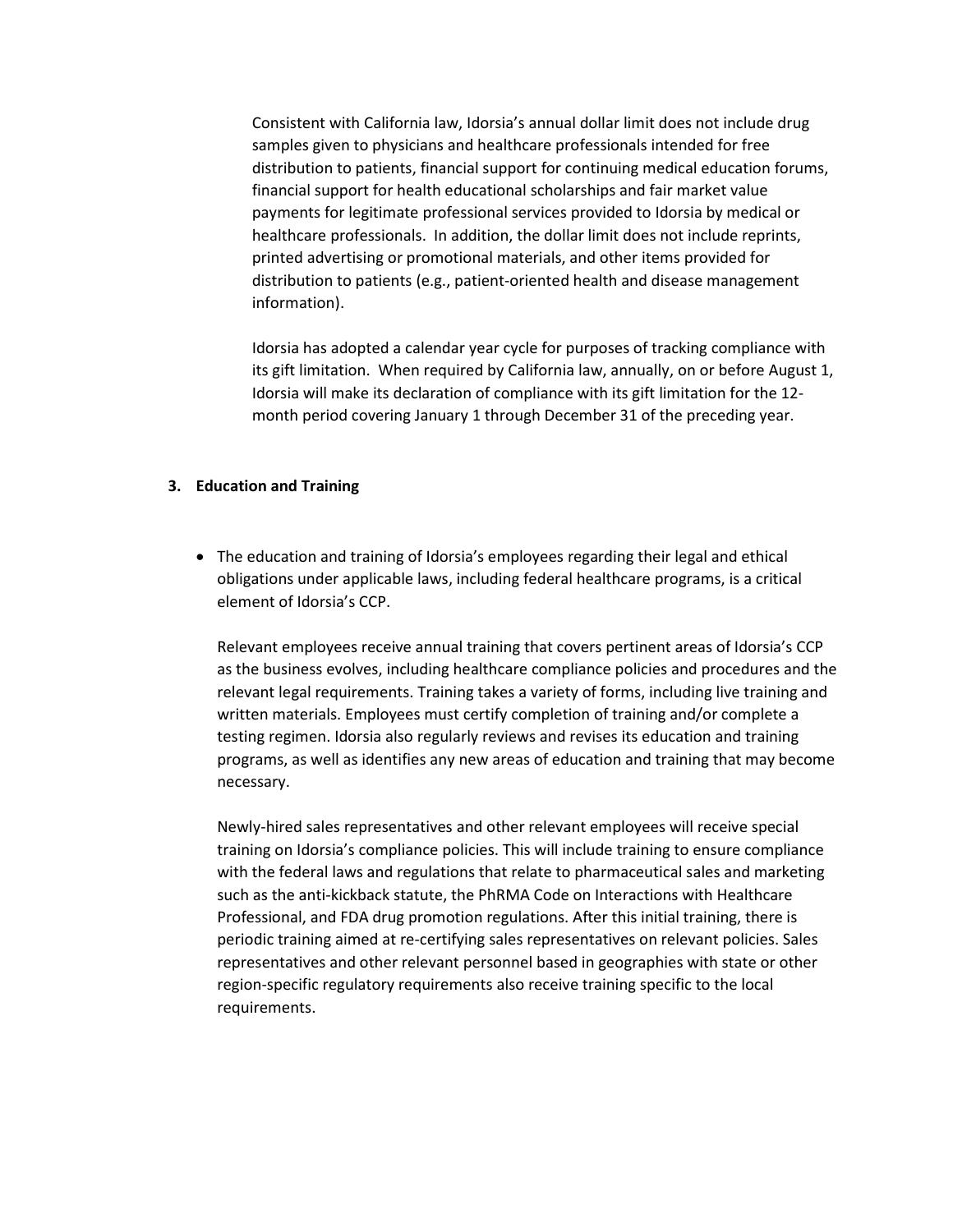#### 4. Internal Lines of Communication

 Idorsia is committed to fostering dialogue between management and employees. Employees may seek guidance when uncertain as to the appropriate course of conduct in adhering to Idorsia's high standards. In most instances, employees should bring questions to their manager. Alternatively, any employee may request assistance and advice from various departments within Idorsia and may contact the Head of Compliance US directly or another member of the Compliance Department. Please refer to Idorsia's Code of Business Conduct for information on reporting compliance concerns. Idorsia's goal is that all employees, when seeking answers to questions or reporting potential violations, should know who to turn to for a meaningful response and should be able to do so without fear of retribution.

## 5. Auditing and Monitoring

 Idorsia's Head of Compliance US, supported by the US Compliance Committee, is responsible for monitoring, auditing, and evaluating the elements of the CCP. The nature, extent and frequency of compliance monitoring and auditing varies according to a number of factors, including new regulatory requirements, changes in business practices, the changing needs of the business and other considerations.

# 6. Responding to Potential Violations

 Violation of applicable laws, any of the provisions of the CCP, or other Idorsia policy may result in disciplinary action pursuant to Idorsia policy. Upon identification of possible noncompliance, the Head of Compliance US is responsible for commencing an investigation to determine whether there has been a violation and the materiality of any such violation. Although each situation is considered on a case-by-case basis, Idorsia will undertake appropriate disciplinary action to address inappropriate conduct and deter future violations.

# 7. Corrective Action Procedures

 A Compliance Program increases the likelihood of preventing, or at least identifying, unlawful and unethical behavior. However, Idorsia recognizes that even an effective Compliance Program may not prevent all violations. As such, it is Idorsia's policy to respond promptly to potential violations of law, regulation or Idorsia policy, take